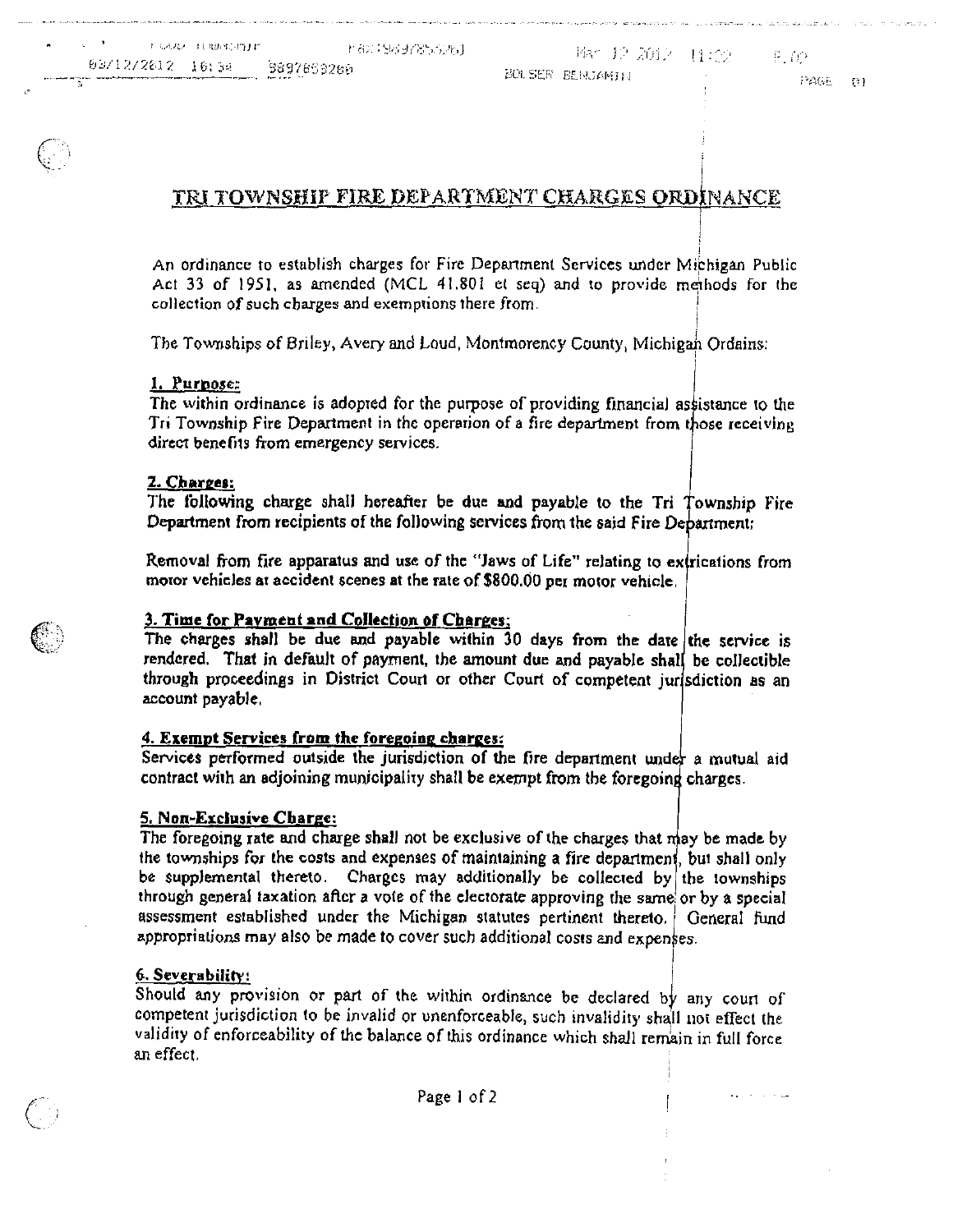| <b>Contract Contract Street</b> | 一 长心心息 计口进序语言序                                                                                                                                | す はふ・これを行わることもよ。                   | 「俺には人込身と、打つり - 民事に |         |
|---------------------------------|-----------------------------------------------------------------------------------------------------------------------------------------------|------------------------------------|--------------------|---------|
|                                 | 03/12/2012 10:34 9897859200<br>en de la maritagn de composition de la production de la production de la companya de la production de la compa | a management of the first state of | BOLSER BERJAKIN    | 计AGE 6字 |

### 7. Multiple Property Profection:

When a particular service rendered by the township fire department directly benefits more than one person or property, the owner of each property so benefited and each person so benefited where property protection is not involved shall be liable for the payment of the full charge for such service herein before outlined. The interpretation and application of the within section is hereby delegated to the fire chief subject only to appeal, within the time limits for payment, to the Tri-Township Fire Board and shall be. administered so that charges shall only be collected from the recipients of the service.

#### 8. Effective Date:

This ordinance shall take effect immediately. All ordinances or parts of ordinances in conflict herewith are hereby repealed.

Date:

Date:

Date:

By: John W. Zollars Briley Township Supervisor

By: Thomas Seymour Avery Township Supervisor

By: Beau Williams Loud Township Supervisor